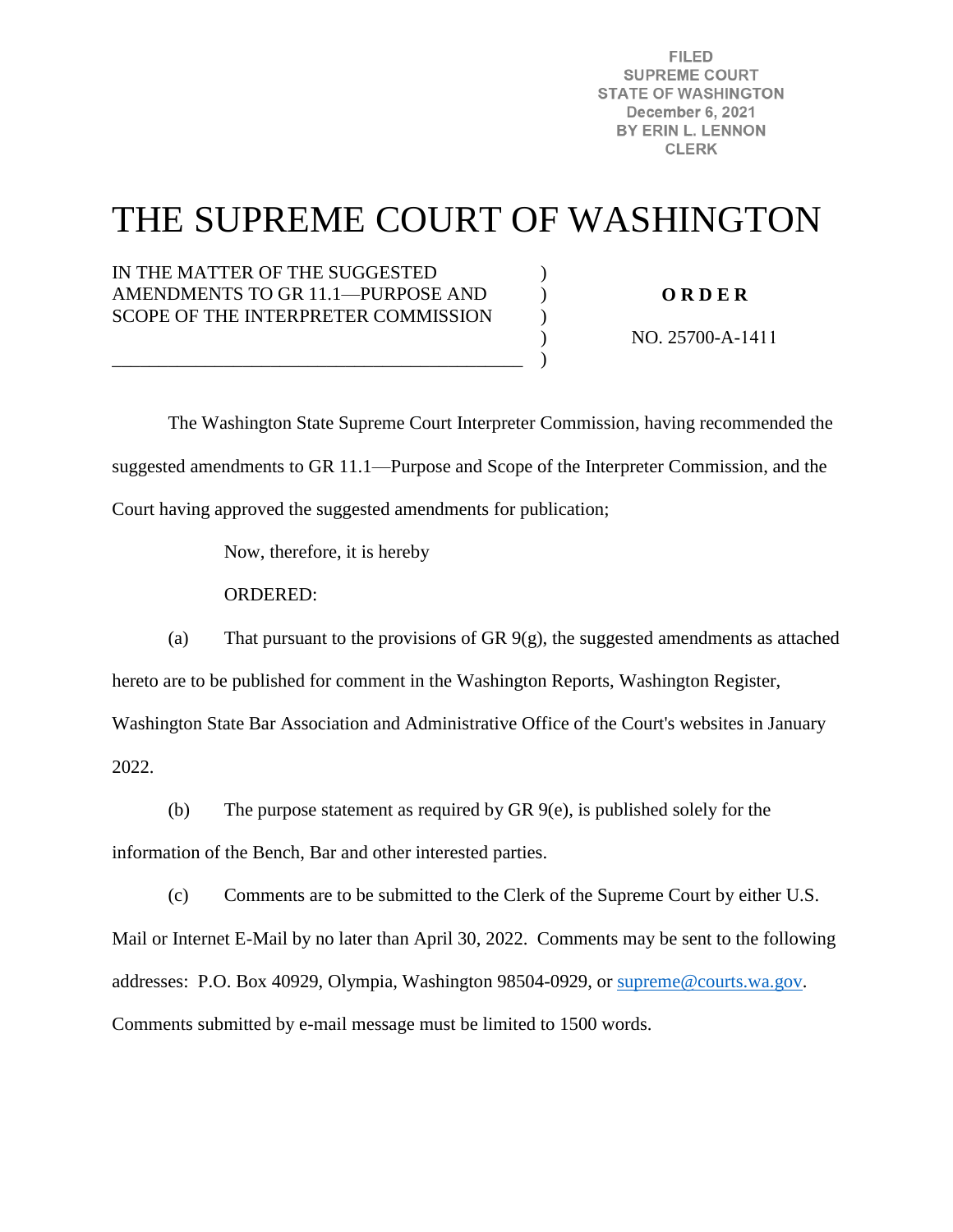## Page 2 ORDER IN THE MATTER OF THE SUGGESTED AMENDMENTS TO GR 11.1—PURPOSE AND SCOPE OF THE INTERPRETER COMMISSION

DATED at Olympia, Washington this 6th day of December, 2021.

For the Court

Conzález C.J.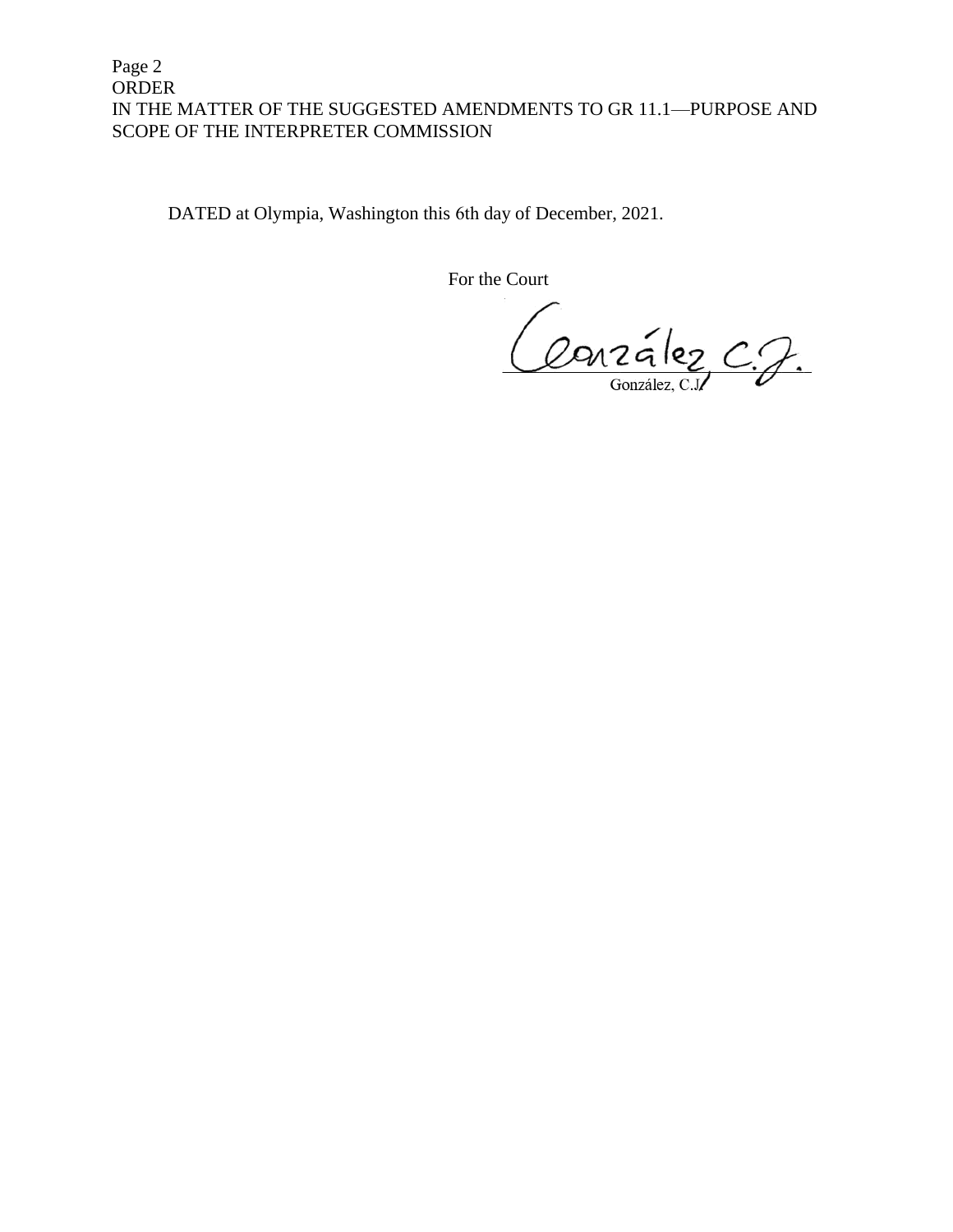## GR 9 COVER SHEET

#### Amended Rule

## **Washington Supreme Court General Rule (GR) 11 Court Interpreters Rule 11.1 Purpose and Scope of Interpreter Commission**

- (A) Name of Proponent: Washington State Supreme Court Interpreter Commission
- (B) Spokespersons: Judge Mafe Rajul, Interpreter Commission Chairperson, Superior Court Judges Association Representative, Interpreter Commission; Judge Matthew Antush, District and Municipal Court Judges Association Representative, Interpreter Commission; Katrin Johnson, Public Member Representative, Interpreter Commission; and Justice G. Helen Whitener, Appellate Court Representative, Interpreter Commission.
- (C) Purpose: To expand the membership of the Commission and further the mission and authority of the Interpreter Commission by amending GR 11 (Title of General Rule) and GR 11.1 (Purpose and Scope of the Interpreter Commission) to authorize the Commission to provide our state courts with best practices guidance regarding other forms of language access services, such as translated websites, court forms, and other communications essential for access to courts, in addition to its current authority to create policies for the Administrative Office of the Courts' (AOC) Court Interpreter Program and provide best practices guidance to trial courts in the use of interpreter services. The suggested rule change(s) achieves the following:
	- 1. It renames GR 11 to reflect that the General Rule 11 addresses language access services provided by the courts, digital or otherwise and authorizes courts to provide vital information necessary to access judicial proceedings and services in languages other than English. General Rule 11 is to be changed to "Interpreting and Language Access" and the wording "Court Interpreters" is removed.
	- 2. It renames the "Supreme Court Interpreter Commission" to become the "Supreme Court Interpreter and Language Access Commission" in GR 11.1 and changes the title of GR 11.1 to become "Purpose and Scope of the Interpreter and Language Access Commission".
	- 3. In addition to its current authority to develop policies for the AOC's Court Interpreter Program, it expands the authority of the Commission to establish and promulgate guidelines for the AOC and courts on text translation and other forms of language access means for persons who are Limited English Proficient (LEP) or who use a signed language.
	- 4. In addition to its current authority over individual interpreter practices and other language access directives required by law, it clarifies that the Issues Committee will also address matters affecting interpreting as a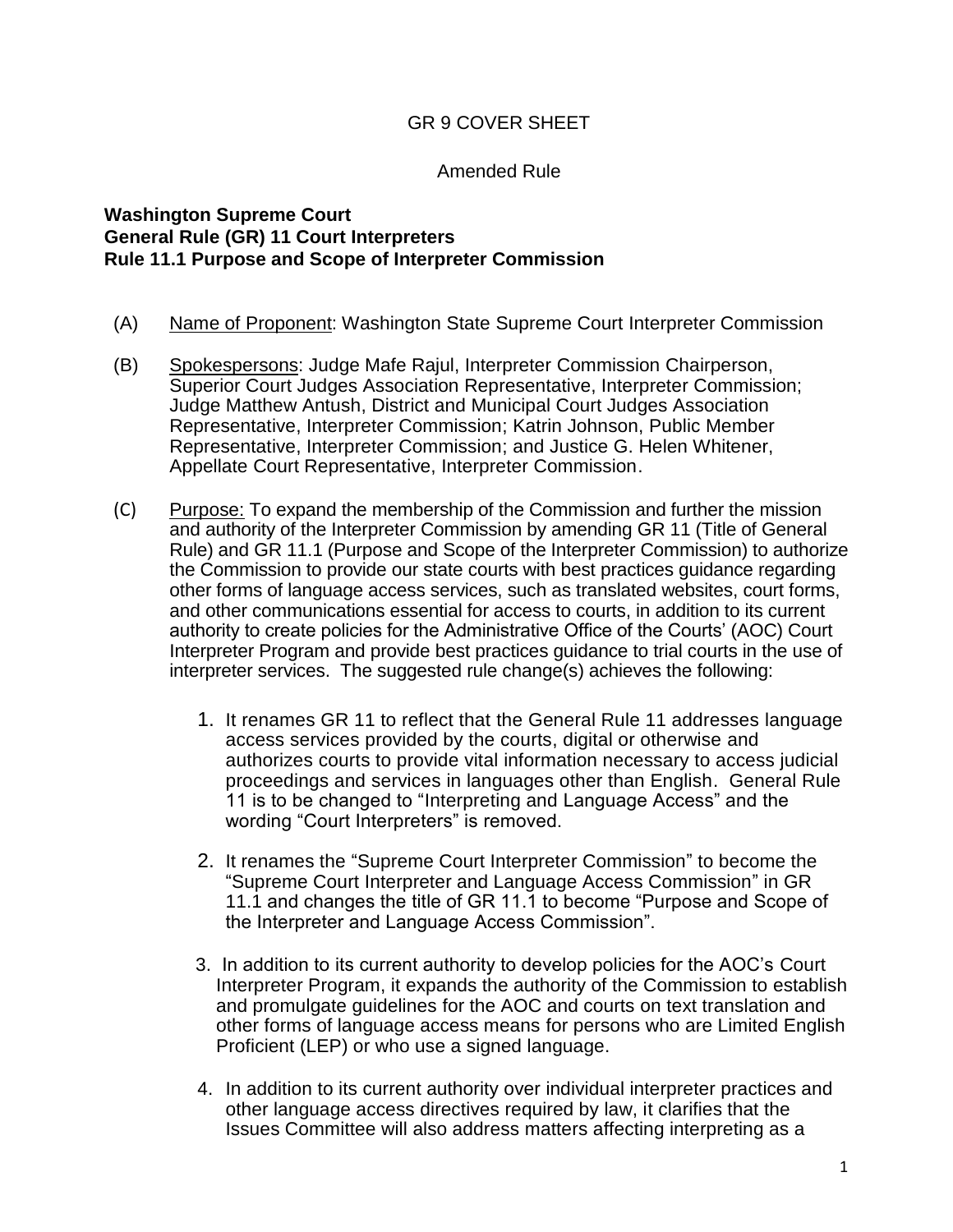## **Washington Courts General Rule (GR) 11, Court Interpreters Amended Rule 11.1, Purpose and Scope of the Interpreter Commission**

service provided by interpreters and the courts. It also arranges the work of the Issues Committee under one sub-section.

- 5. It creates a fourth Committee on the Commission to be called "Translation Committee".
- 6. It expands the membership of the Commission from fifteen (15) members to twenty (20) members.
- 7. It creates the following five new positions on the Commission: a co-chair, one certified deaf interpreter representative, one deaf community representative, one translator or translation services representative, and one as-yet-to-be identified open position. The Commission requests an open position be granted to the Commission to enable the Commission to designate an additional representative position in order to enhance the subject matter expertise of the Commission in the future should that become necessary and which may be filled at the discretion of the Commission. As a result of the re-configuration, the Commission will have eighteen named positions with eighteen (18) members if the co-chair is from among the membership and nineteen (19) members if the co-chair is not a representative member from among the named representative positions. In the event the co-chair is a representative member, the Commission will have two open positions to establish at its discretion.
- (D) Hearing: Recommended. This is a new expansion of the Commission's role and membership composition and clarifying questions and comments are likely to be provided by stakeholders.
- (E) Expedited Consideration: Expedited consideration is not requested by the Commission.

### **Background Information and Supporting Documents**

### **Background Information:**

Pursuant to GR 11, the Commission has historically charged with developing policies governing the use of signed language and spoken language interpreters. However, as a result of the public health crisis caused by COVID-19, courts in Washington State have significantly altered the way in which hearings are conducted as well as the way in which interpreter services and court information are provided. The pivot to remote hearings, coupled with remote interpreter services, both video and telephonic, required a revision to GR 11.3, which was made effective December 29, 2020 and addressed interpreting in court proceedings and services. However, much of the information given to the public by individual courts to access the court's remote hearings through web-based platforms were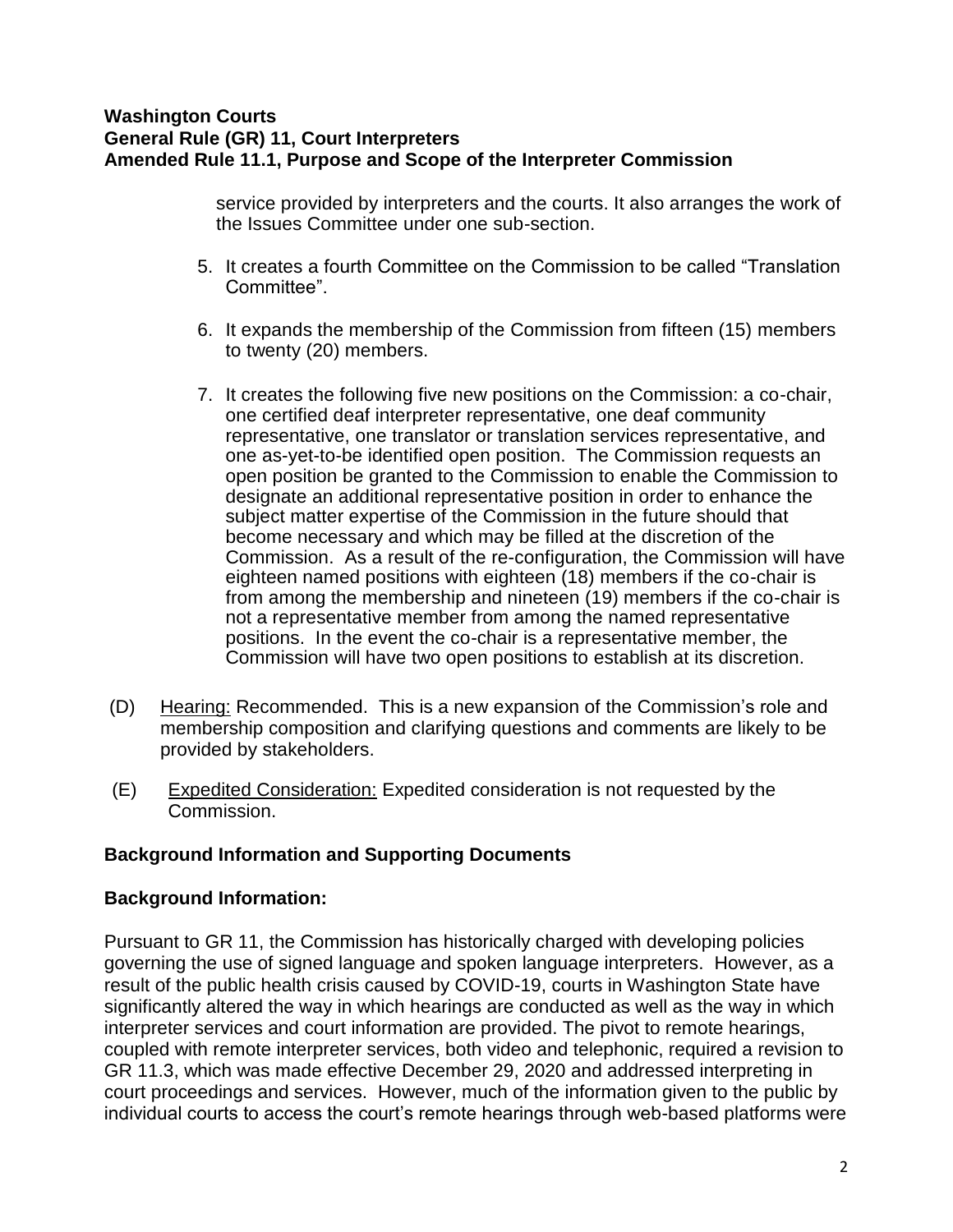## **Washington Courts General Rule (GR) 11, Court Interpreters Amended Rule 11.1, Purpose and Scope of the Interpreter Commission**

provided in English, with very few courts making that and other types of vital information (such as court forms and notices) accessible in other languages. The Supreme Court issued the following statement in Section 18 of its *Fourth Revised and Extended Order Regarding Court Operations*, No.25700-B-646, filed October 13, 2020:

18. Courts must provide clear notice to the public of restricted court hours and *operations, as well as information on how individuals seeking emergency relief may access the courts. Courts are encouraged to provide such notice in the most commonly used languages in Washington, and to make every effort to timely provide translation or interpretation into other languages upon request. The Washington State Supreme Court Interpreter Commission may assist courts in this process.* 

In order for the Commission to assist courts in the process of providing translation into other languages in order to access vital court services and processes, it believes that it should be granted the authority to establish and promulgate best practices and provide the guidance to our local courts and justice partners on text translation practices for individuals who are LEP and to persons who rely on signed languages. In order to fulfill that service promise, it needs to have a credentialed document translator on the Commission and to have a deaf community representative to advise the Commission on how it may assist the courts with addressing the unique language and information access needs of persons who are deaf, hard of hearing, or deaf-blind.

Previously, in the years 2007-2009, the Interpreter Commission was engaged in assisting the AOC's Pattern Forms Committee with translation of selected pattern forms and clarifying its role in the area of translation activities. As a result of its work with the Forms Committee, the Commission spoke as a whole and asserted the position that the Commission needed to be more engaged with assisting the courts in identifying vital documents for translation and assisting with translation services the courts needed by the courts to enable access to vital forms and vital information pursuant to federal Department of Justice polices on language access under Title VI of the Civil Rights Act of 1964. However, in 2009, the AOC sustained a significant budget reduction that eliminated several internal positions that supported the language access aspects of court services. What is demonstrative of these Commission activities is the view that the Commission has had a historical role in identifying best practices and assisting with forms translation priorities and needs in partnership with the AOC and the courts. If granted authority to provide policies and guidance to local courts and the AOC on best translation practices, the Commission will work to create a guidance document similar to the one created for the Courts of the State of Pennsylvania.

As a result of the expansion of the Commission's mission and role to address other forms of language access practices, if so authorized by the Supreme Court, it would be most practical to change the Title of GR 11 from "Court Interpreters" to "Interpreting and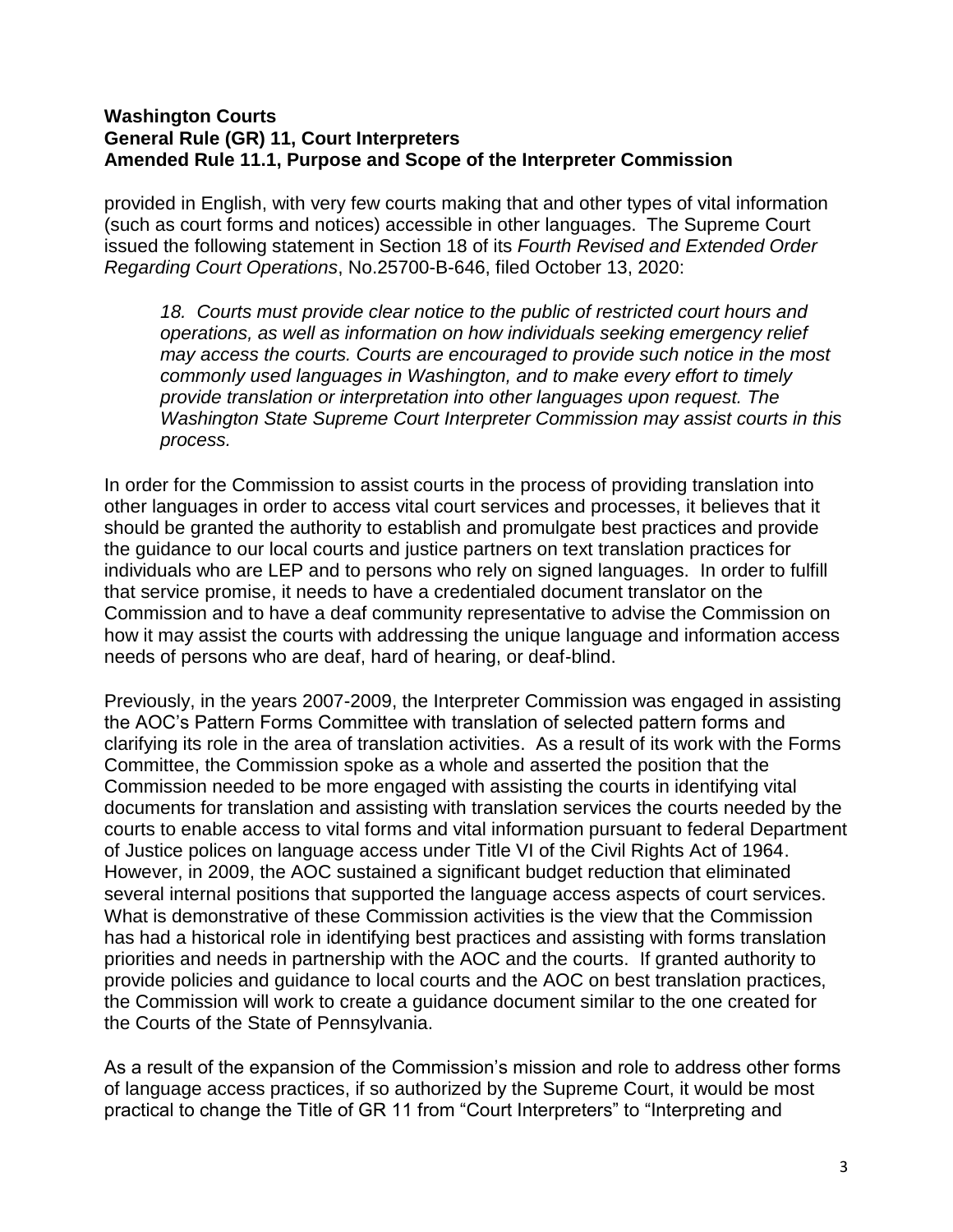## **Washington Courts General Rule (GR) 11, Court Interpreters Amended Rule 11.1, Purpose and Scope of the Interpreter Commission**

Language Access" and to change the title of GR 11.1 to reflect the following Rule title, "Purpose and Scope of the Interpreter and Language Access Commission.

To support it's new role in providing guidance on language access matters in general, the Commission needs to have appropriate stakeholder voices and subject-matter expertise available for its guidance and policy development activities and content. As a result of this need, the Commission recommends expanding the number of enumerated representative positions on the Commission to add a deaf community representative, a certified deaf interpreter (CDI) representative, and a co-chair position, of which may be filled by a new individual member or by a current member so designated by the Supreme Court in accordance with GR 11.1 (c). The Commission respectfully requests that the Court authorize those aforementioned positions and enable the Commission the authority to fulfill its mission and vision through the capability to identify other as-needed representatives.

# **Supporting Documentation:**

- Washington State Supreme Court*, Fourth Revised and Extended Order Regarding Court Operations,* No. 25700-B-646, Filed October 13, 2020. [http://www.courts.wa.gov/content/publicUpload/Supreme%20Court%20Orders/Ext](http://www.courts.wa.gov/content/publicUpload/Supreme%20Court%20Orders/Extended%20and%20Revised%20Supreme%20Court%20Order%20October%202020.pdf#search=fourth%20revised%20order) [ended%20and%20Revised%20Supreme%20Court%20Order%20October%20202](http://www.courts.wa.gov/content/publicUpload/Supreme%20Court%20Orders/Extended%20and%20Revised%20Supreme%20Court%20Order%20October%202020.pdf#search=fourth%20revised%20order) [0.pdf#search=fourth%20revised%20order](http://www.courts.wa.gov/content/publicUpload/Supreme%20Court%20Orders/Extended%20and%20Revised%20Supreme%20Court%20Order%20October%202020.pdf#search=fourth%20revised%20order)
- Commission Meeting Minutes Excerpts Regarding Translation Oversight: Interpreter Commission meeting minutes from: March 9, 2007; September 14, 2007; October 19, 2007; November 30, 2007; March 14, 2008; June 20, 2008; October 3, 2008; February 6, 2009; and April 22, 2011:

# **[Minutes excerpt from March 9, 2007 meeting:](https://www.courts.wa.gov/content/publicUpload/Interpreters-Attachment/03.09.07%20IC%20Minutes.pdf)**

03.09.07 minutes - [https://www.courts.wa.gov/content/publicUpload/Interpreters-](https://www.courts.wa.gov/content/publicUpload/Interpreters-Attachment/03.09.07%20IC%20Minutes.pdf)[Attachment/03.09.07%20IC%20Minutes.pdf](https://www.courts.wa.gov/content/publicUpload/Interpreters-Attachment/03.09.07%20IC%20Minutes.pdf)

### **Development of Forms Committee**

The budget request includes monies for forms translation. Merrie Gough, who staffs the Pattern Forms Committee (PFC), can tell us how many forms are currently being translated. It was recommended by the Committee that the Interpreter Commission be the policy-making body regarding forms translation and make decisions regarding which forms to translate. Recommendation: Interpreter Commission partner with the Pattern Forms Committee on the forms translation effort.

There is a need for standards for a uniform format, etc. Leticia stated that the Northwest Justice Project has translated forms. There was agreement on the need for standards that could be used to determine whether to post these or other forms translated by other organizations on AOC's website. Also mentioned was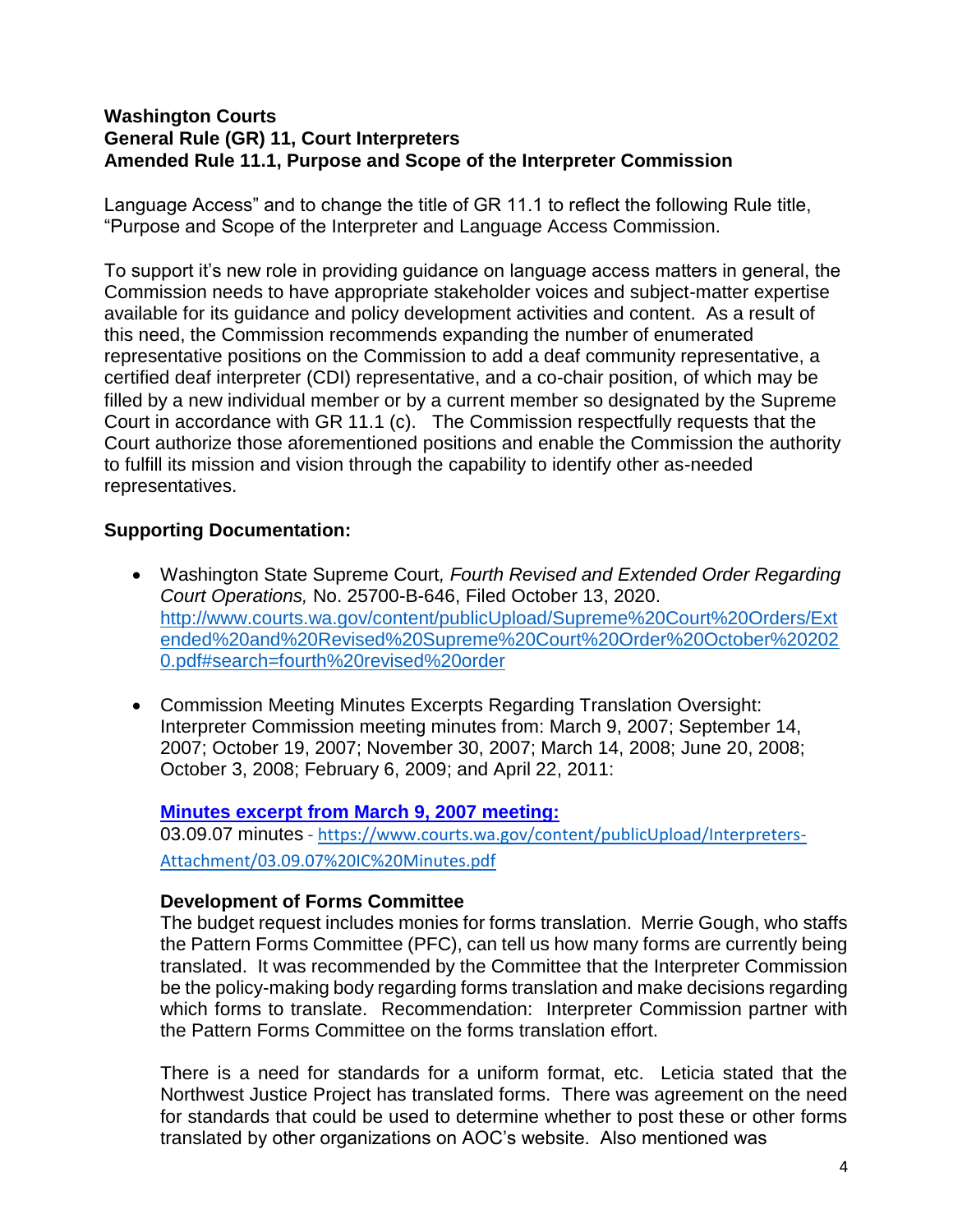incorporating work that King County has already done in translating forms. Ann can provide national standards for forms translation too.

There is a need for deliberate policy oversight of this effort. The role of the Commission would be to provide such policy oversight, not to manage the actual work of the forms translation. Commissioner Rockwood noted that the strength and advantage of the PFC is the development of standardized statewide forms.

The consensus of the Commission is that they strongly support the PFCs recommendation and to continue to move in this direction. Robert will begin to lay the groundwork for the collaboration with the PFC, including creating a subcommittee of the Interpreter Commission to work with the PFC.

The Commission requested this be put on the agenda for the next meeting, pending the Legislature appropriating funds for this. For the next meeting, Robert will draft a proposal describing the charge, responsibility, and purpose of the subcommittee and proposing possible membership.

#### **[Excerpt from September 14, 2007 Meeting Summary:](https://www.courts.wa.gov/content/publicUpload/Interpreters-Attachment/09.14.07%20IC%20Minutes.pdf)**

09.14.07 minutes - [https://www.courts.wa.gov/content/publicUpload/Interpreters-](https://www.courts.wa.gov/content/publicUpload/Interpreters-Attachment/09.14.07%20IC%20Minutes.pdf)[Attachment/09.14.07%20IC%20Minutes.pdf](https://www.courts.wa.gov/content/publicUpload/Interpreters-Attachment/09.14.07%20IC%20Minutes.pdf)

### **INTERPRETER COMMISSION/PATTERN FORMS COMMITTEE**

Karina reported that the committee is close to prioritizing the languages for translation. Besides Spanish, Russian and Vietnamese, two more languages still need to be selected. Questions and concerns raised included: What is / will be the protocol for use of translated forms? Do specific steps or procedures need to be identified? How will it be decided which additional languages to select for forms translation? How do we take into account forms that have already been translated (including forms translated by King County)? How much funding should be held back from LAP funds for pattern forms translation?

#### **[Excerpt from October 19, 2007 meeting minutes:](https://www.courts.wa.gov/content/publicUpload/Interpreters-Attachment/10.19.07%20IC%20Minutes.pdf)**

10.19.07 minutes - [https://www.courts.wa.gov/content/publicUpload/Interpreters-](https://www.courts.wa.gov/content/publicUpload/Interpreters-Attachment/10.19.07%20IC%20Minutes.pdf)[Attachment/10.19.07%20IC%20Minutes.pdf](https://www.courts.wa.gov/content/publicUpload/Interpreters-Attachment/10.19.07%20IC%20Minutes.pdf)

### **INTERPRETER COMMISSION/PATTERN FORMS COMMITTEE**

Karina reported that the pattern form languages that need translation are being identified. Chris noted that there is money set aside from the LAP funding for forms translation, and that he has given the go-ahead for translation of vulnerable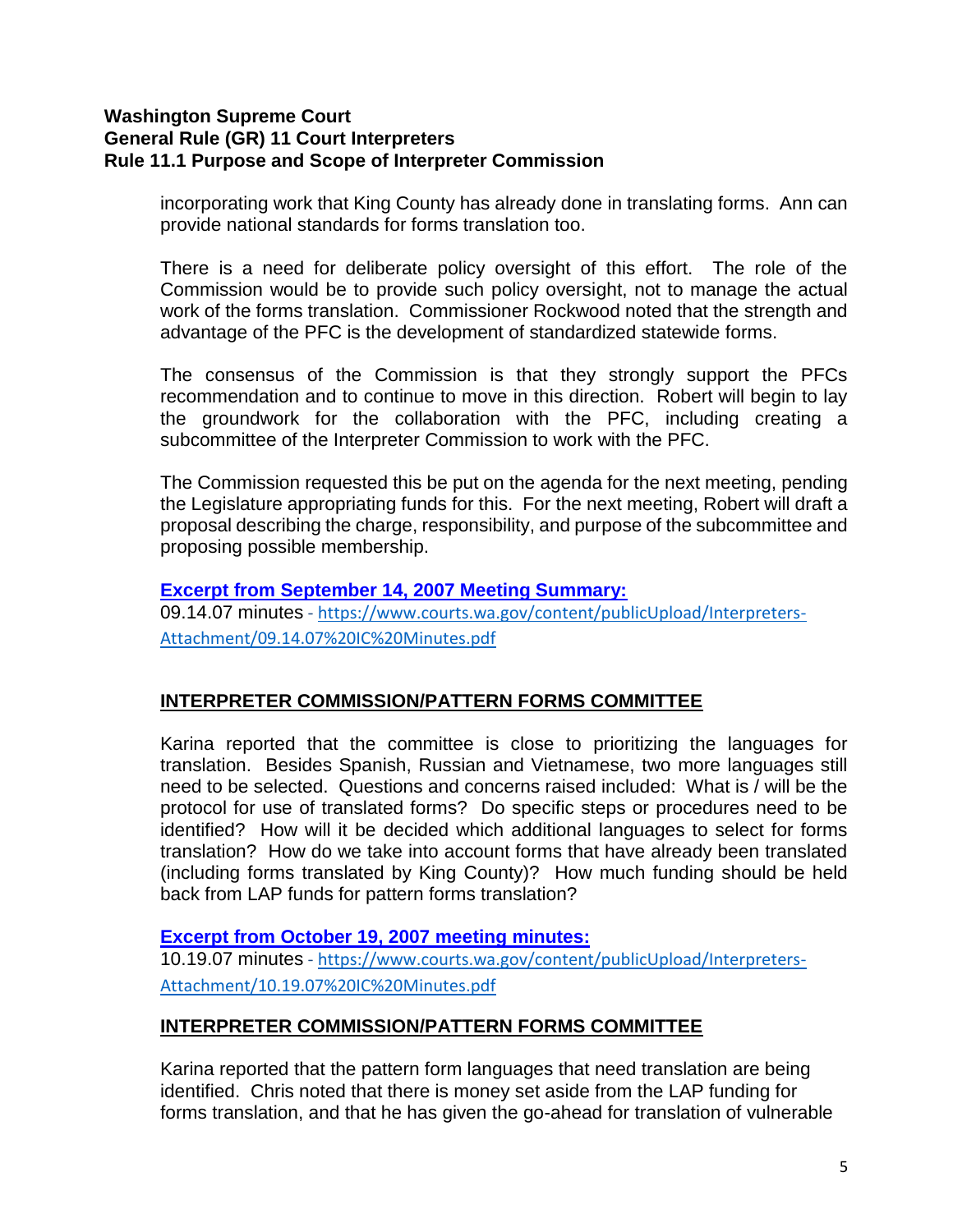adult pattern forms. The list of other forms to be translated has yet to be finalized depending on the cost of translating the vulnerable adult forms.

It was noted that forms translation can be very expensive; in addition, forms change often, and that can also add to the expense. Merrie Gough sends the updated translated forms to judges. A member noted that it is difficult to distribute updated forms to all parties. Whose job is it to make sure forms are updated in the courtrooms? Ron suggested adding a "revised date" on the bottom of each form.

A suggestion was also made to circulate to trial court administrators a list of which forms will be translated into which languages. This may help trial court staff avoid the cost of having local interpreters translate those forms.

#### **November 30, 2007 Meeting minutes excerpt**

11.30.07 minutes - [https://www.courts.wa.gov/content/publicUpload/Interpreters-](https://www.courts.wa.gov/content/publicUpload/Interpreters-Attachment/11.30.07%20IC%20Minutes.pdf)[Attachment/11.30.07%20IC%20Minutes.pdf](https://www.courts.wa.gov/content/publicUpload/Interpreters-Attachment/11.30.07%20IC%20Minutes.pdf)

#### **Interpreter Commission/Pattern Forms Committee**

The joint Interpreter Commission/Pattern Forms Committee has met a couple of times to determine which forms will be translated into which languages using Justice in Jeopardy monies. While the Committee still has to prioritize much of its work, the Commission was advised that the new Vulnerable Adult Forms are currently being translated into Spanish. A more substantial report will be provided at the Commission's January 25, 2008 conference call, including discussion of the protocol for forms and the languages to be translated.

(Not discussed at 1/25/2008 meeting but at the next one, below):

#### **[Excerpt from March 14, 2008 Commission meeting minutes:](https://www.courts.wa.gov/content/publicUpload/Interpreters-Attachment/03.14.08%20IC%20Minutes.pdf)**

03.14.08 minutes - [https://www.courts.wa.gov/content/publicUpload/Interpreters-](https://www.courts.wa.gov/content/publicUpload/Interpreters-Attachment/03.14.08%20IC%20Minutes.pdf)[Attachment/03.14.08%20IC%20Minutes.pdf](https://www.courts.wa.gov/content/publicUpload/Interpreters-Attachment/03.14.08%20IC%20Minutes.pdf)

#### **Interpreter Commission/Pattern Forms Committee**

Leticia provided a handout to the group that included "top priority" forms for translation, protocol for translators, and court forms already translated. After much discussion, members stated that it would be helpful to 1) obtain a list of current statutorily mandated forms, and 2) receive input from the SCJA and DMCJA on what forms need to be translated with AOC efforts/funds after all the mandated forms are translated into several top priority languages for Washington State. The Commission members agreed unanimously and supported AOC in its effort to conduct the final review of King County Superior Court forms (in accord with the translation protocol) and post them on AOC's website immediately after the completion of the final review.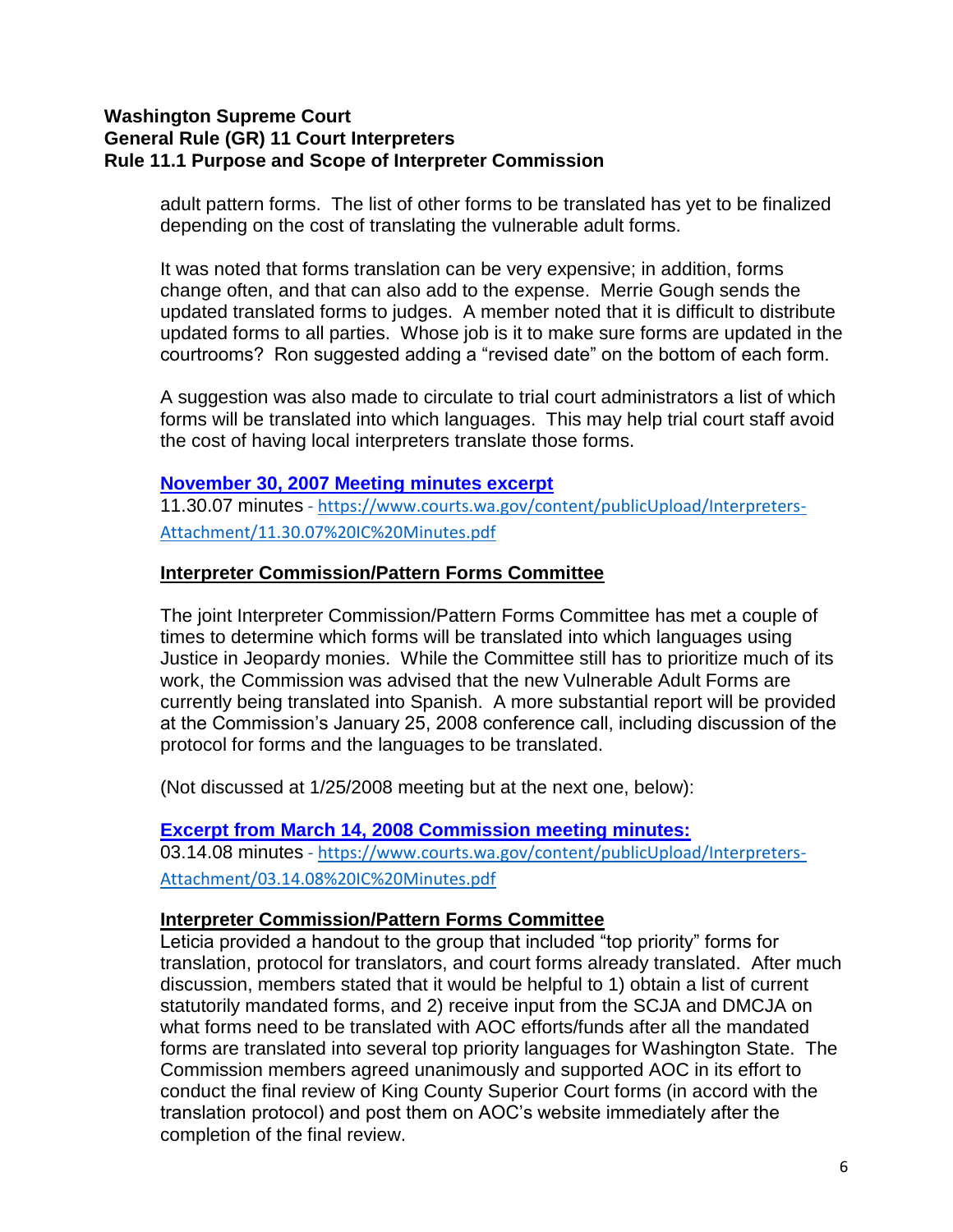# **[Excerpt from June 20, 2008 Minutes:](https://www.courts.wa.gov/content/publicUpload/Interpreters-Attachment/06.20.08%20IC%20Minutes.pdf)**

06.20.08 minutes - [https://www.courts.wa.gov/content/publicUpload/Interpreters-](https://www.courts.wa.gov/content/publicUpload/Interpreters-Attachment/06.20.08%20IC%20Minutes.pdf)[Attachment/06.20.08%20IC%20Minutes.pdf](https://www.courts.wa.gov/content/publicUpload/Interpreters-Attachment/06.20.08%20IC%20Minutes.pdf)

# **TRANSLATION OF STATE FORMS**

Leticia provided a handout outlining the protocol for translators, editors, and reviewers of translated state forms:

- Certification by a national translation organization or academic program; or five years of legal translation work experience.
- Translators must provide five work references and five samples.
- Certification or registration as a court interpreter is preferable but not required.
- The primary translator will use an editor, qualified as a translator, to review the work product for accuracy and completeness.
- One additional reviewer, qualified as a translator, shall review the work product for accuracy and completeness. If an editor is not utilized, then two additional reviewers shall review the document for accuracy and completeness.
- A glossary of terms used must accompany each completed assignment. Translators will be required to use the master glossary that is developed.
- Translators must adhere to the NAJIT's code of ethics [\(www.najit.org\)](http://www.najit.org/).

These criteria apply equally to translation services contracts resulting from sole source and request for proposal procurement methods.

Steve noted that WITS is currently formulating a list of translators.

King County's forms are still missing the second review in order to put them on AOC's website.

# **[Excerpt from October 3, 2008 Meeting Minutes:](https://www.courts.wa.gov/content/publicUpload/Interpreters-Attachment/10.03.08%20IC%20Minutes.pdf)**

10.03.08 minutes - [https://www.courts.wa.gov/content/publicUpload/Interpreters-](https://www.courts.wa.gov/content/publicUpload/Interpreters-Attachment/10.03.08%20IC%20Minutes.pdf)[Attachment/10.03.08%20IC%20Minutes.pdf](https://www.courts.wa.gov/content/publicUpload/Interpreters-Attachment/10.03.08%20IC%20Minutes.pdf)

# **III. Update on Translation of State Forms**

State forms have been translated by the Northwest Justice Project, and the translators, editors, and reviewers met the requirements approved by the Commission. There were changes made to the English versions of those forms in July, and those changes have now been adapted to the translated versions. Those forms are currently posted on the AOC website.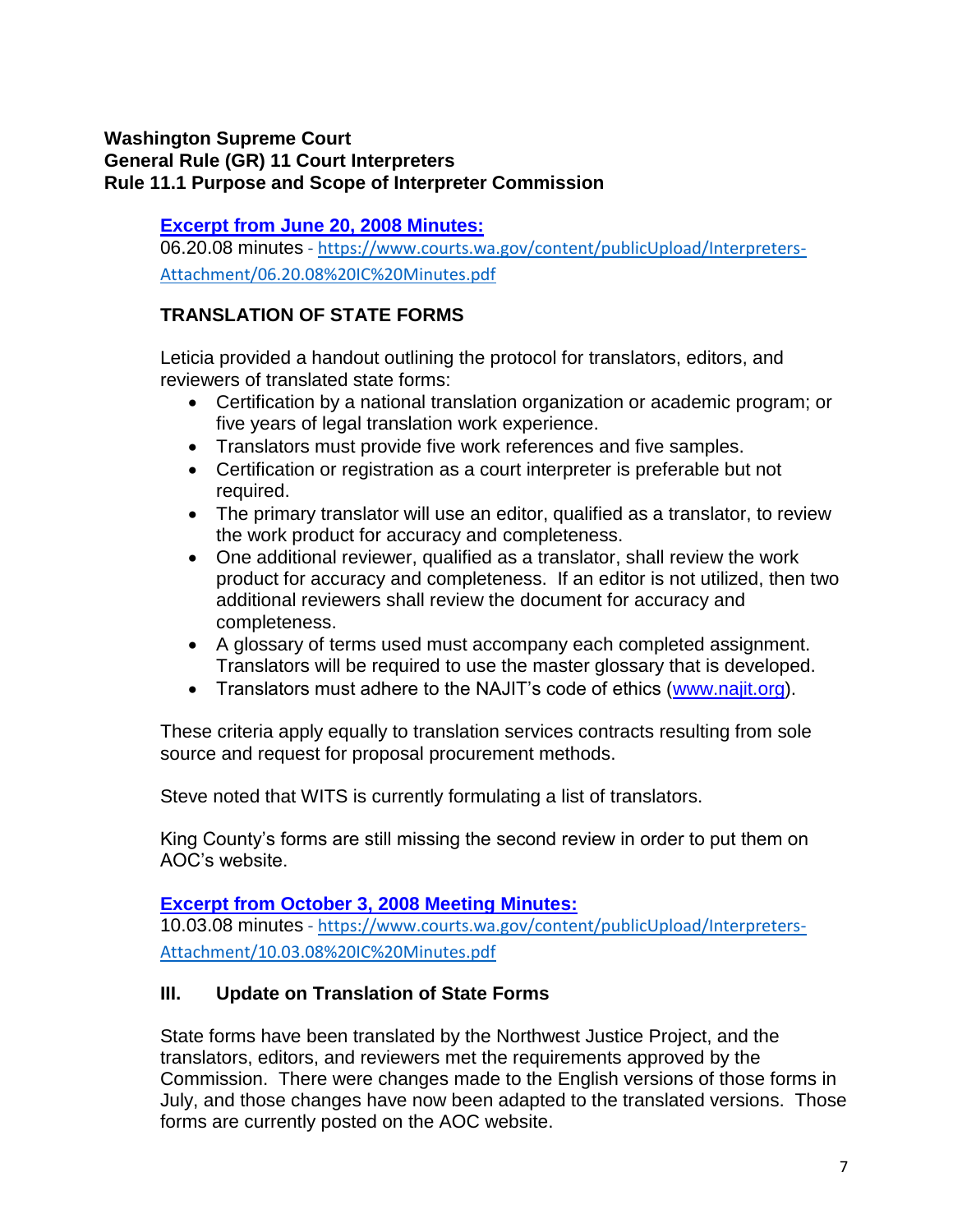King County Superior Court has translated state forms per the Commission's protocol, but is still in the process of translating/editing/reviewing the edits made to the forms in July. Once completed, they will be posted to the AOC website.

All translated state forms are written in a bilingual format – they include both the original English text, along with the translated text. The forms also instruct the users to complete them in English.

**[Excerpt from February 6, 2009 Meeting Minutes:](https://www.courts.wa.gov/content/publicUpload/Interpreters-Attachment/02.06.09%20IC%20Minutes.pdf)** 02.06.09 minutes - [https://www.courts.wa.gov/content/publicUpload/Interpreters-](https://www.courts.wa.gov/content/publicUpload/Interpreters-Attachment/02.06.09%20IC%20Minutes.pdf)[Attachment/02.06.09%20IC%20Minutes.pdf](https://www.courts.wa.gov/content/publicUpload/Interpreters-Attachment/02.06.09%20IC%20Minutes.pdf)

# **Update on Translation of State Forms**

In 2007 and 2008, an ad hoc committee on forms translation met to discuss several issues regarding translating of state forms. Based on their recommendations the Commission adopted several standards for translations such as the qualifications of translators and editors, the process of editing and reviewing translations, and the selection of languages to translate. The Commission had not previously come to a conclusion to which forms should be translated, because no funding had been available at the time for translation of additional forms. At this time, all forms which are required by statute to be translated, are either translated or in the process of being translated.

There may be \$25,000 available in LAP funding for the translation of additional forms, which must be completed by June 30, 2009. Members discussed options on how to spend the money and agreed that (1) given the tight timeline and the demand for Spanish forms, it makes sense to focus this funding on Spanish translations; (2) the forms identified by the ad hoc committee as priority forms should be translated into Spanish, and (3) the ad hoc committee should reconvene to determine which additional forms should be translated with the funding.

### **[Excerpt from April 20, 2011 Meeting: Interpreter Commission Translation](https://www.courts.wa.gov/content/publicUpload/Interpreters-Attachment/04.20.11%20IC%20Minutes.pdf)  [Standard](https://www.courts.wa.gov/content/publicUpload/Interpreters-Attachment/04.20.11%20IC%20Minutes.pdf)**

04.22.11 minutes - [https://www.courts.wa.gov/content/publicUpload/Interpreters-](https://www.courts.wa.gov/content/publicUpload/Interpreters-Attachment/04.20.11%20IC%20Minutes.pdf)[Attachment/04.20.11%20IC%20Minutes.pdf](https://www.courts.wa.gov/content/publicUpload/Interpreters-Attachment/04.20.11%20IC%20Minutes.pdf)

In 2008 the Interpreter Commission established a one-page translation protocol, setting standards for the qualifications of translators, and the general overall process of translating, editing and reviewing. Recently the Consortium for Language Access in the Courts released a comprehensive guide for translation of legal documents. The Commission agreed that this resource should be used to **Washington Supreme Court**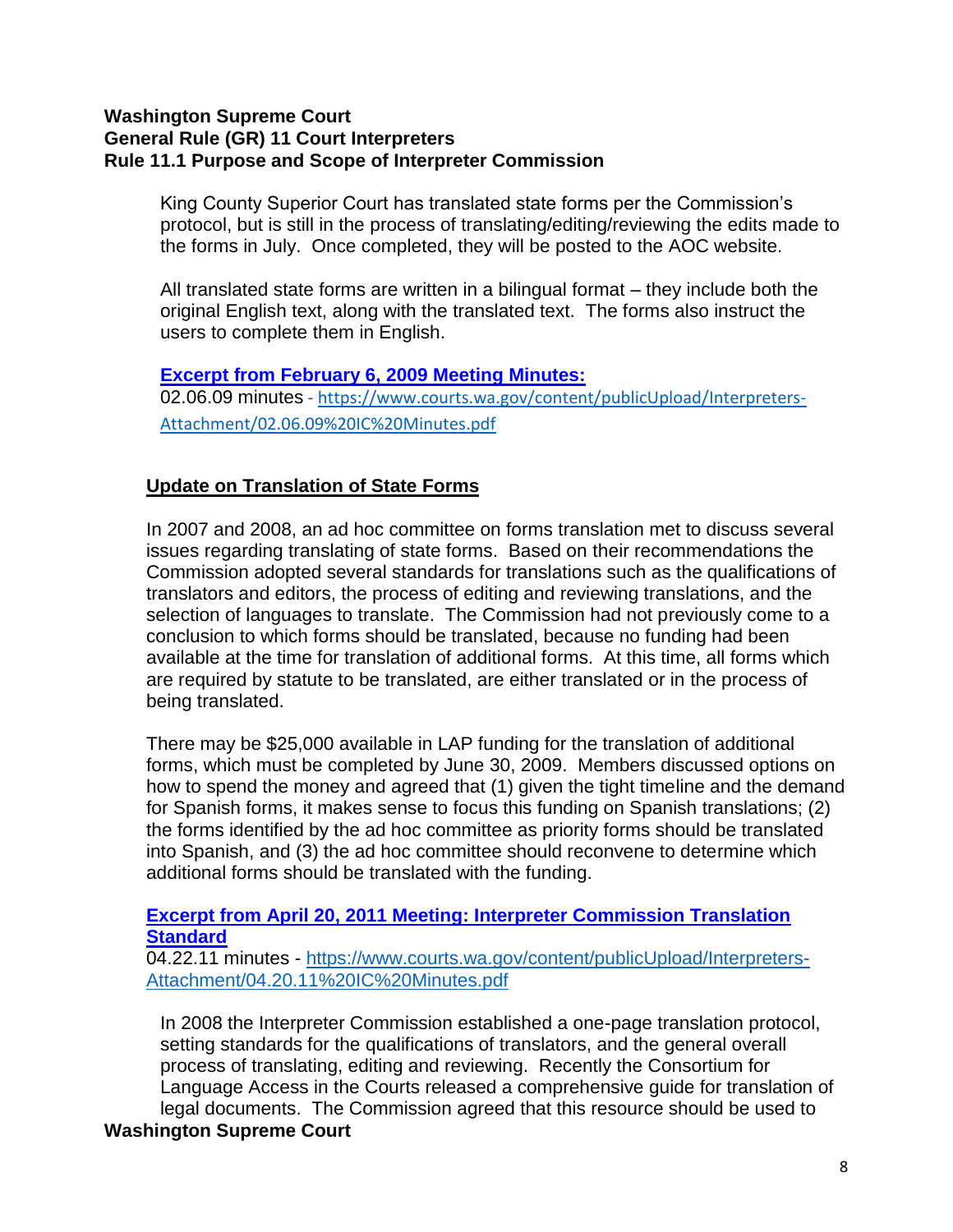## **General Rule (GR) 11 Court Interpreters Rule 11.1 Purpose and Scope of Interpreter Commission**

revisit and expand the Washington translation protocol, to promote a uniform standard for translating court documents. It was recommended that an ad hoc committee be formed to work on the project. Katrin will send an email to the full Commission soliciting volunteers for the project.

 The Unified Judicial System of Pennsylvania, *Translation Policy and Procedures Manual*. [https://www.ncsc.org/\\_\\_data/assets/pdf\\_file/0033/59388/Translation-](https://www.ncsc.org/__data/assets/pdf_file/0033/59388/Translation-Manual-Final.pdf)[Manual-Final.pdf](https://www.ncsc.org/__data/assets/pdf_file/0033/59388/Translation-Manual-Final.pdf)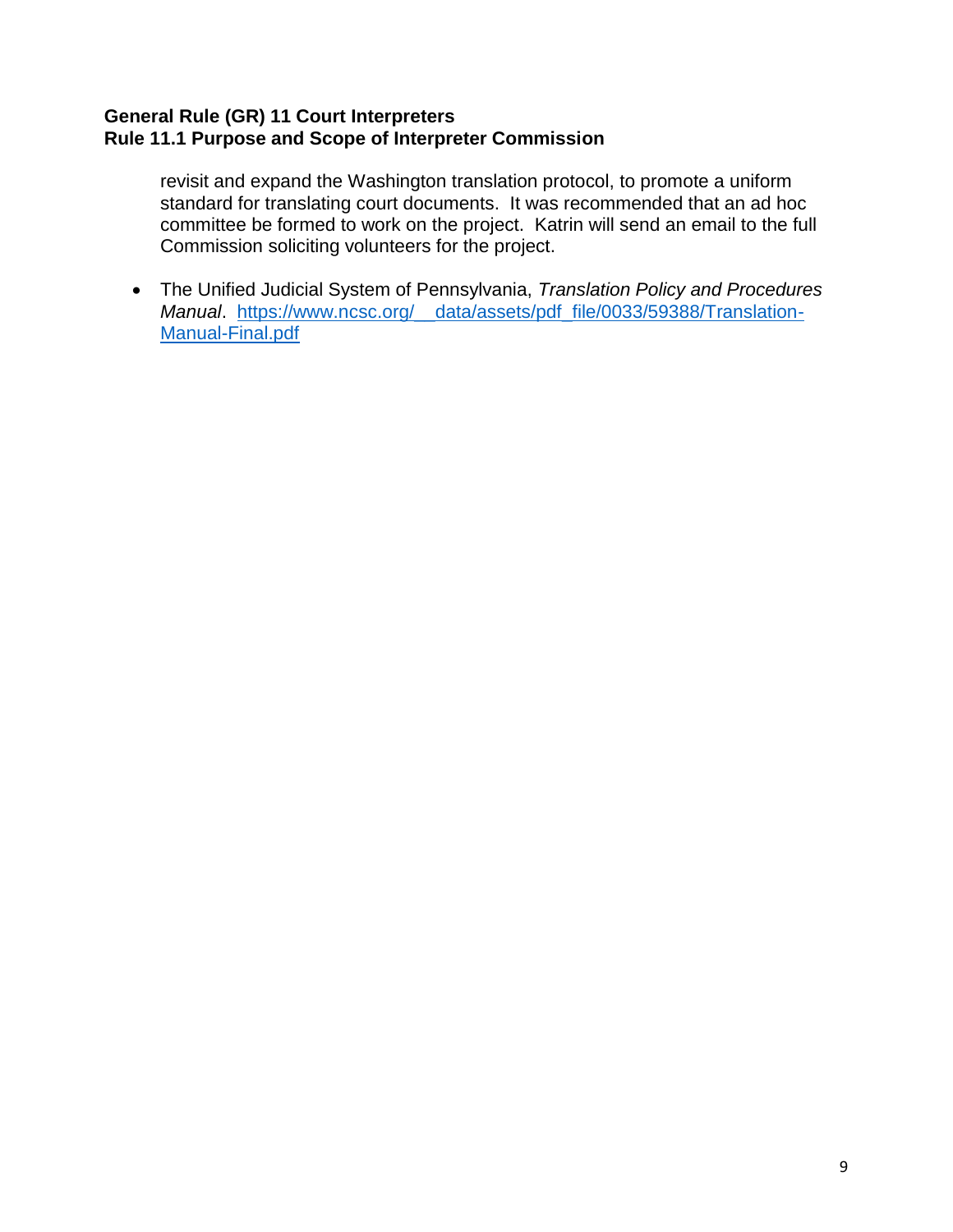| $\mathbf{1}$            | <b>Title of Rule 11</b>                                                                            |
|-------------------------|----------------------------------------------------------------------------------------------------|
| $\overline{2}$          |                                                                                                    |
| $\mathsf 3$             | <b>GR 11</b>                                                                                       |
| $\overline{\mathbf{4}}$ | <b>Court Interpreters Interpreting and Language Access</b>                                         |
| 5                       |                                                                                                    |
| $\boldsymbol{6}$        | The use of qualified interpreters is authorized in judicial proceedings involving hearing impaired |
| $\overline{7}$          | or non-English speaking individuals and courts are authorized to provide vital information         |
| $\bf 8$                 | necessary to access judicial proceedings in languages other than English.                          |
| 9                       |                                                                                                    |
| $10\,$                  |                                                                                                    |
| 11                      |                                                                                                    |
| 12                      |                                                                                                    |
| 13                      |                                                                                                    |
| 14                      |                                                                                                    |
| 15                      |                                                                                                    |
| 16                      |                                                                                                    |
| 17                      |                                                                                                    |
| 18                      |                                                                                                    |
| 19                      |                                                                                                    |
| 20<br>21                |                                                                                                    |
| 22                      |                                                                                                    |
| 23                      |                                                                                                    |
| 24                      |                                                                                                    |
| 25                      |                                                                                                    |
| 26                      |                                                                                                    |
| 27                      |                                                                                                    |
| 28                      |                                                                                                    |
| 29                      |                                                                                                    |
| 30                      |                                                                                                    |
| 31                      |                                                                                                    |
| 32                      |                                                                                                    |
| 33                      |                                                                                                    |
| 34                      |                                                                                                    |
| 35                      |                                                                                                    |
| 36                      |                                                                                                    |
| 37                      |                                                                                                    |
| 38                      |                                                                                                    |
| 39                      |                                                                                                    |
| 40                      |                                                                                                    |
| 41                      |                                                                                                    |
| 42                      |                                                                                                    |
| 43                      |                                                                                                    |
| 44                      |                                                                                                    |
| 45                      |                                                                                                    |
| 46                      |                                                                                                    |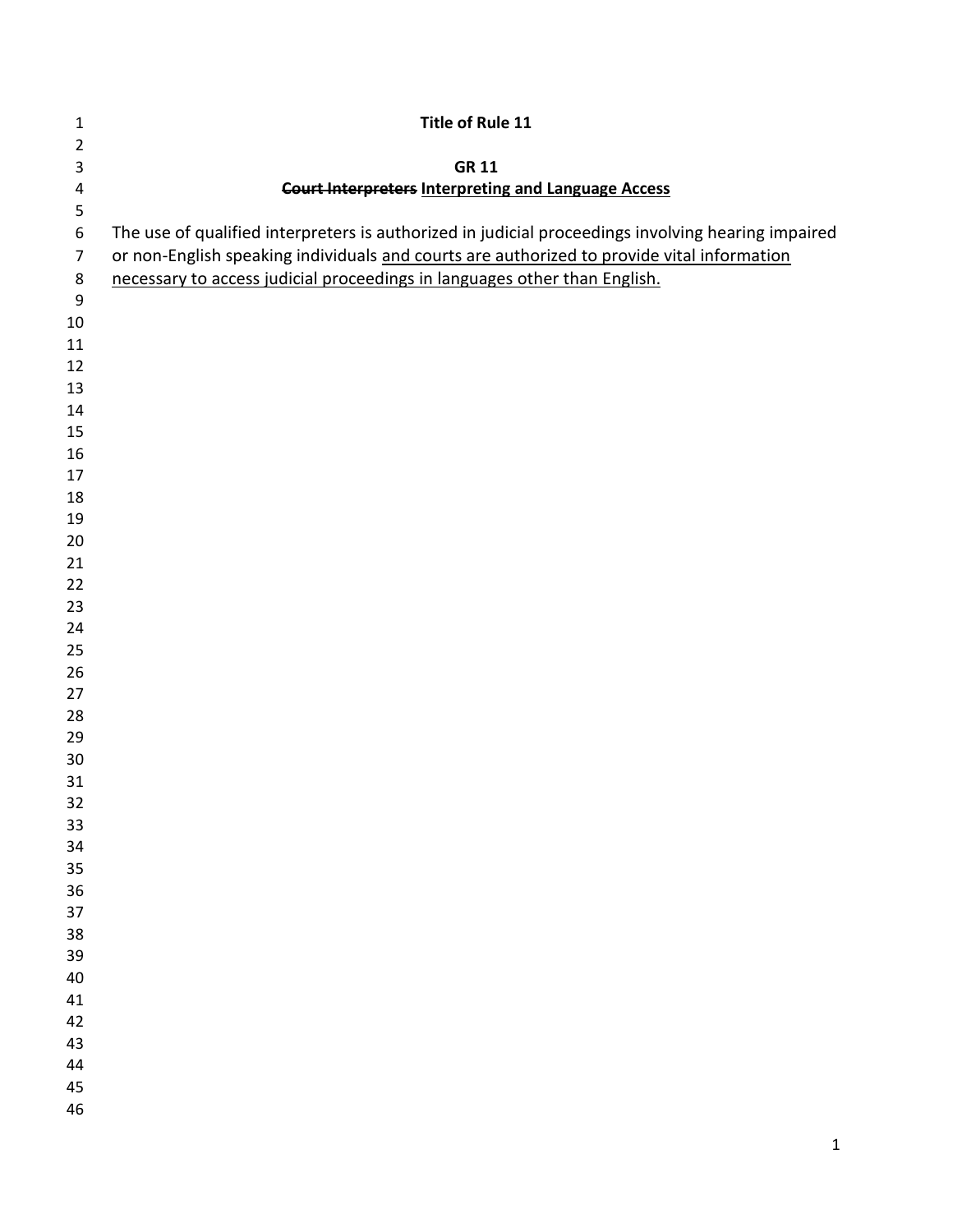| 1              |                                                                                                                   |
|----------------|-------------------------------------------------------------------------------------------------------------------|
| $\overline{2}$ |                                                                                                                   |
| 3              |                                                                                                                   |
| 4              |                                                                                                                   |
| 5              |                                                                                                                   |
| 6              |                                                                                                                   |
| $\overline{7}$ |                                                                                                                   |
| 8              | GR 11.1                                                                                                           |
| 9              | PURPOSE AND SCOPE OF INTERPRETER COMMISSION INTERPRETER AND LANGUAGE ACCESS                                       |
| 10             | <b>COMMISSION</b>                                                                                                 |
| 11             |                                                                                                                   |
| 12             |                                                                                                                   |
|                | (a) Purpose and Scope. This rule establishes the Interpreter and Language Access Commission                       |
| 13             | (Commission) and prescribes the conditions of its activities. This rule does not modify or duplicate              |
| 14             | the statutory process directing the Court Interpreter Program as it is administered by the                        |
| 15             | Administrative Office of the Courts (AOC) (chapter 2.43 RCW). The Interpreter Commission will                     |
| 16             | develop policies for the Interpreter Program and the Program Policy Manual, published on the                      |
| 17             | Washington Court's website at www.courts.wa.gov, which shall constitute the official version of                   |
| 18             | policies governing the Court Interpreter Program. The Commission shall establish and promulgate                   |
| 19             | guidelines on interpreting, translation, and language access matters affecting individuals who are                |
| 20             | Limited English-proficient or who use a signed language.                                                          |
| 21             |                                                                                                                   |
| 22             | (b) Jurisdiction and Powers. Every interpreter serving in a legal proceeding must comply with GR                  |
| 23             | 11.2, the Code of Professional Responsibility for Judiciary Interpreters, and is subject to the rules             |
| 24             | and regulations specified in the Court Interpreter Disciplinary Policy Manual. The Commission shall               |
| 25             | establish three four committees to fulfill ongoing functions related to language access issues,                   |
| 26             | discipline, and judicial/court administration education. Each committee shall consist of at least                 |
| 27             | three Commission members and one member shall be identified as the chair.                                         |
| 28             |                                                                                                                   |
| 29             | (1) The Issues Committee is assigned issues, complaints, and/or requests from or about                            |
| 30             | interpreters and interpreting for review and response. If the situation cannot be resolved at the                 |
| 31             | Issues Committee level, the matter will be submitted by written referral to the Disciplinary                      |
| 32             | Committee.                                                                                                        |
| 33             |                                                                                                                   |
| 34             | $\{2\}$ The Issues Committee will also address issues, complaints, and/or requests regarding access to            |
| 35             | interpreter services in the courts and may communicate with individual courts in an effort to                     |
| 36             | assist in complying with language access directives required by law.                                              |
| 37             |                                                                                                                   |
| 38             | $\left(43\right)$ (2) The Disciplinary Committee may sanction any interpreter serving in a legal proceeding for a |
| 39             | violation of GR 11.2, the Code of Professional Responsibility for Judiciary Interpreters, and has                 |
| 40             | the authority to decertify or deny credentials to interpreters based on the disciplinary                          |
| 41             | procedures for: (a) violations of continuing education/court hour requirements, (b) failure to                    |
| 42             | comply with Code of Professional Responsibility for Judiciary Interpreters (GR 11.2) or                           |
| 43             | professional standards, or (c) violations of law that may interfere with their duties as an                       |
| 44             | interpreter in a legal proceeding. The Disciplinary Committee will decide on appeal any issues                    |
| 45             | submitted by the Issues Committee.                                                                                |
| 46             |                                                                                                                   |